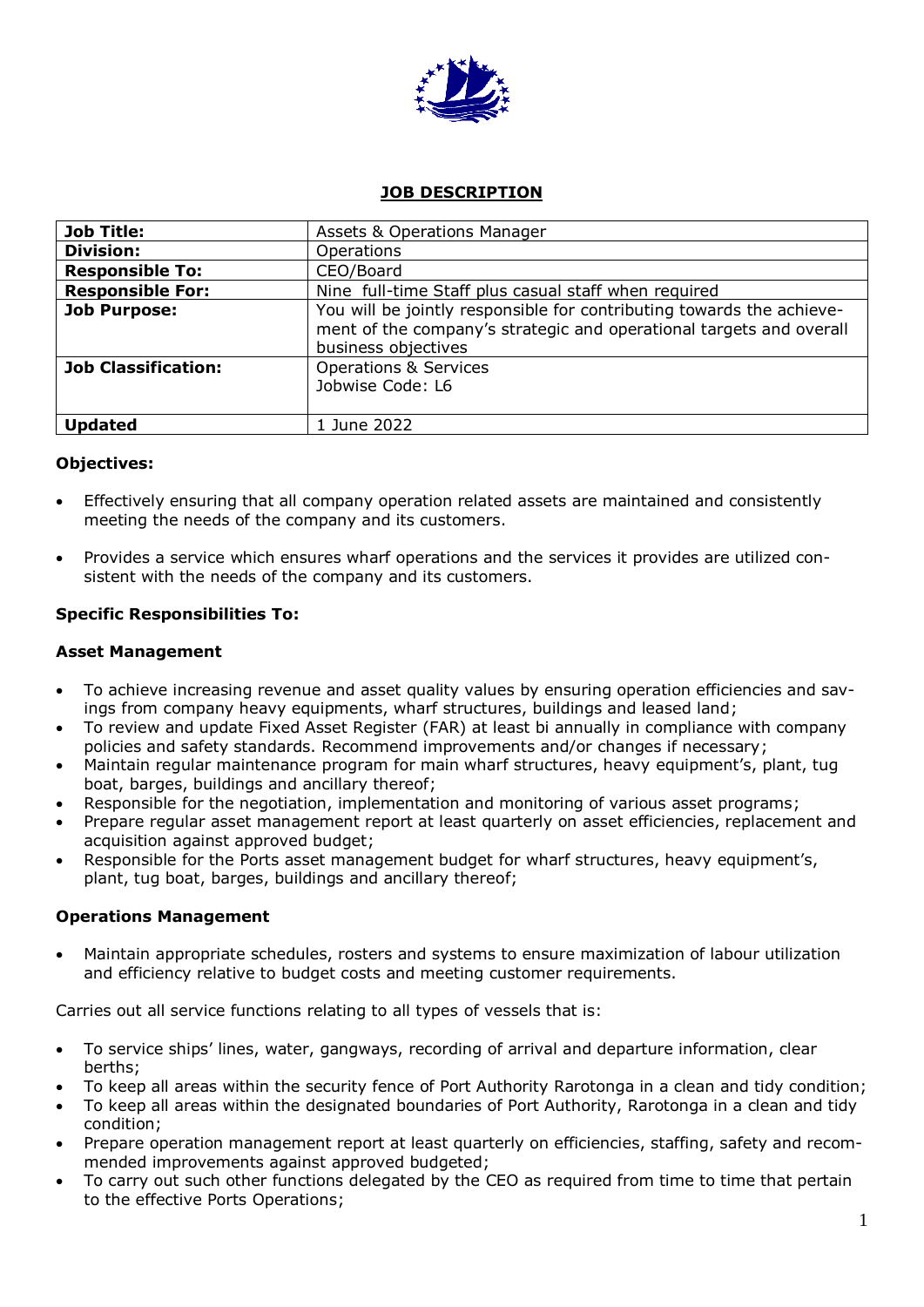# **General Management**

- Establish and maintain harmonious staff relations such that disruption is minimized and the meeting of Port Operation objectives is maximized;
- Establish and maintain harmonious staff relations such that disruption is minimized and the meeting of Port Operation objectives is maximized;
- Prepare and submit to the Financial Controller the annual Asset and Operation financial budget for the Unit;
- To control expenditure within the unit is authorized to ensure that financial and manpower resources are engaged in the most prudent and effective manner to reflect efficiency within the Division;
- Achieve favorable results within defined policy, standards, objectives and financial restraints;
- Interact effectively with Board, Peers and staff;
- Appraise and investigate new methods of improving services to customers and key stakeholders;
- Effectively represent and promote the company when dealing with businesses, Government, State Owned Enterprises and the Community;
- To plan and implement training and development programs for all staff under his/her control;
- Provide technical advice and support to the Authority in terms of asset and operation management advice;
- Undertake such other tasks and duties as may be required;

## **Qualification and Experience**

- A degree in Civil Engineering/Construction or equivalent;
- Preferably with some work experience in management role would be an advantage;
- Proven ability in project management and leadership;
- Computer literacy in Microsoft applications;
- Strong oral and written communication skills;
- Ability to work under extreme pressure;

## **Authority**

This position has the authority to:

- Authorize expenditures on approved asset and operation budgeted items
- Terminate subordinate personnel in accord with company policies and procedures
- Exercise line authority over all direct reporting positions

## **Special Circumstances**

The Asset & Operation Manager may be required to travel abroad, to quickly adapt to different business conditions, to successfully handle high-stress situations and to constantly work under pressure in a complex business environment.

## **Performance Indicators**

Performance indicators will include both quantitative and qualitative measures as agreed by the CEO. Indicators may be business based, (e.g. profitability, budget control, positive changes in employee commitment, job satisfaction and motivation) and individual based (e.g. performance expectations and performance indicators generally will generally be defined on an annual basis. A formal performance appraisal will be conducted at least once a year.